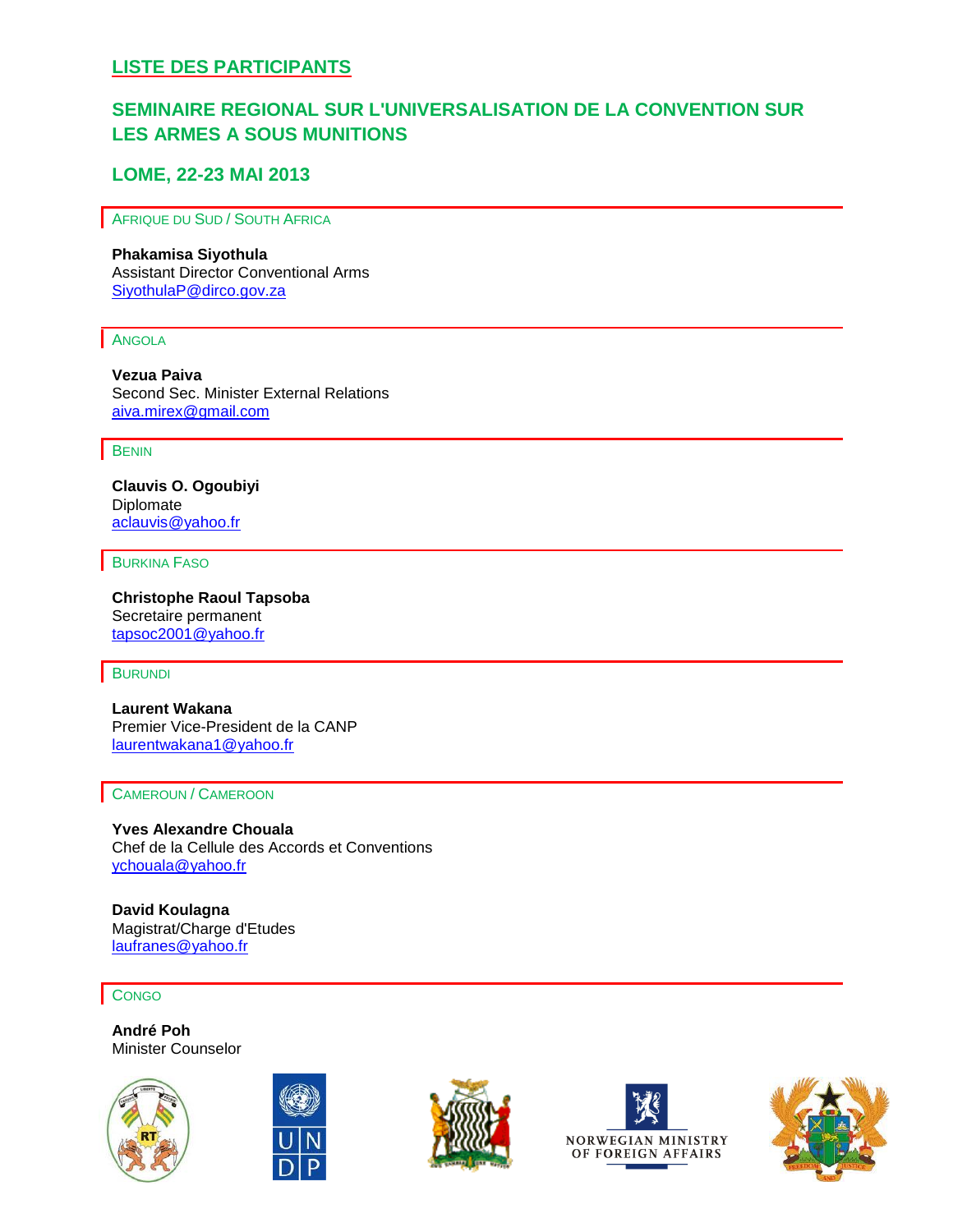# **SEMINAIRE REGIONAL SUR L'UNIVERSALISATION DE LA CONVENTION SUR LES ARMES A SOUS MUNITIONS**

## **LOME, 22-23 MAI 2013**

[pohleya@yahoo.fr](mailto:pohleya@yahoo.fr)

COTE D'IVOIRE / IVORY COAST

**N'vadro Bamba** Coneiller MP [bnvadro@yahoo.fr](mailto:bnvadro@yahoo.fr)

#### **DJIBOUTI**

### **Haroun Ali Asso**

Sous-directeurEconomiqueet Commercial a la Direction de la Cooperation International de l'IntegrationRegional[eharoun\\_asso2002@yahoo.fr](mailto:haroun_asso2002@yahoo.fr)

### ERITREE / ERITREA

**Filmon Mihretab Kifle** Unit Head for Regional Organizations [falayey13@yahoo.com](mailto:pohleya@yahoo.fr)

#### **GABON**

**Blanchard Emile Sadi** Directeur Technique aL'ecoled'Etat-Major de Librevli [blanchardsadi@gmail.com](mailto:blanchardsadi@gmail.com)

GAMBIE / GAMBIA

**Buba Bojang** Gambia Armed Forces [bojangbua@hotmail.com](mailto:bojangbua@hotmail.com)

### **GHANA**

**Leonard Tettey** Head of Delegation [leobotet@yahoo.com](mailto:leobotet@yahoo.com)

#### GUINEE BISSAU

**Cesar Luis Gomes Lobes de Carvalho** National Director of Mine Actin Coordination Center









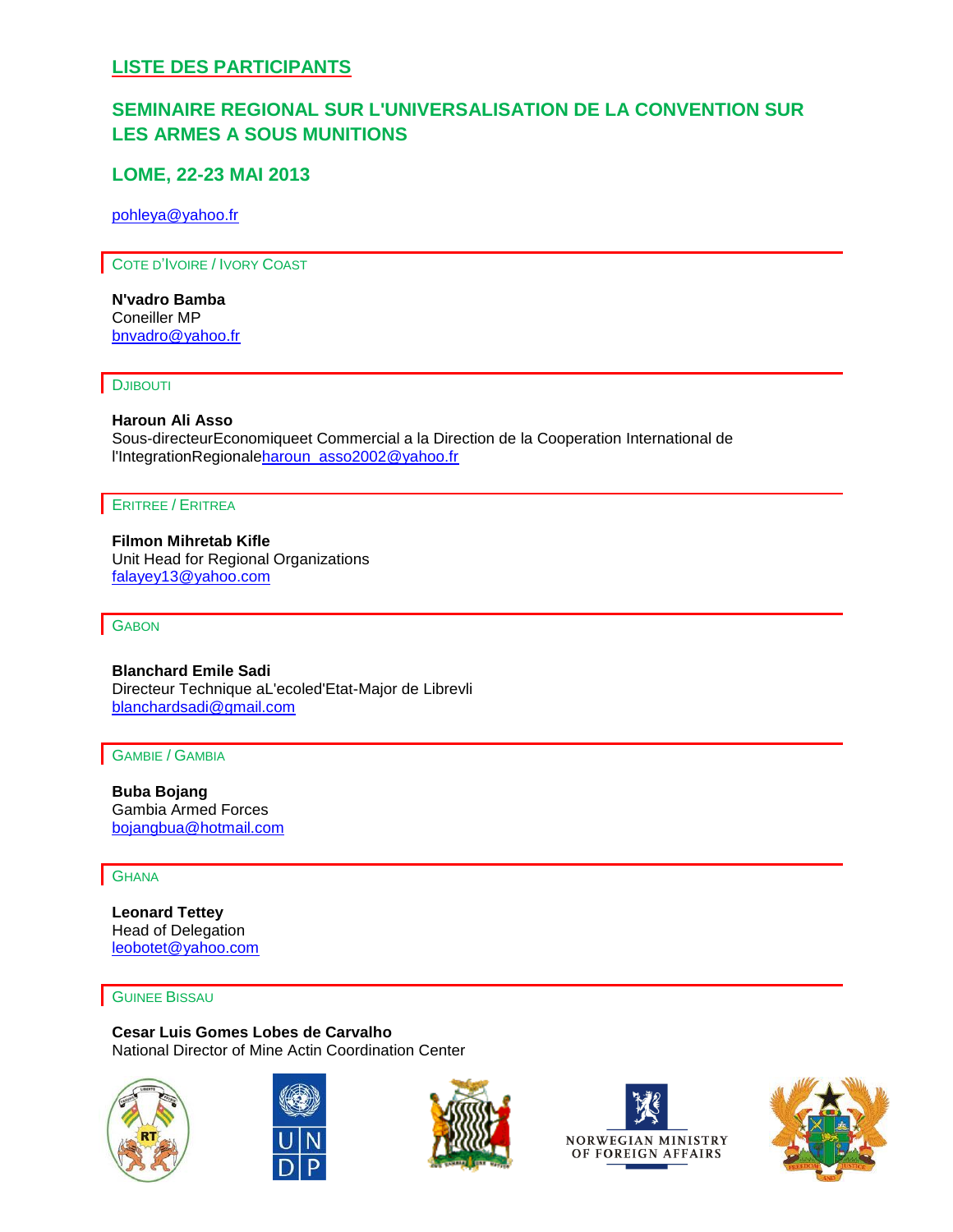# **SEMINAIRE REGIONAL SUR L'UNIVERSALISATION DE LA CONVENTION SUR LES ARMES A SOUS MUNITIONS**

## **LOME, 22-23 MAI 2013**

[celugolocar68@yahoo.com.br](mailto:celugolocar68@yahoo.com.br)

**LIBERIA** 

**Bennietta Jarbo** Technical Coordinator/Expert of the Liberia Natinal Commission on Small Arms [benjarbo@yahoo.com](mailto:benjarbo@yahoo.com)

LIBYE / LIBYA

**Salem M.S. Abdalla,**  Charge d'affaires [salemsalem2005@yahoo.com](mailto:salemsalem2005@yahoo.com)

MADAGASCAR

**Sylvain Ratefiniaina** Chef du Service des Relations Inter. [ratefiniaina@yahoo.fr](mailto:dil_bekee04@yahoo.com)

**MALI** 

**Ibrahim Ouologuem** DirecteurAdjoint des Affaires Juridiques [balkane@yahoo.com](mailto:bojangbua@hotmail.com)

**Zoumana Diawara** President de la sous-commission operations de securite de la CNLPAL [zouballo@gmail.com](mailto:zouballo@gmail.com)

MAURITANIE / MAURITANIA

**Sall Abdoulaye Amadou** DirecteurAdjoint de la Cooperation Int. et member du Comite de Pilotage du Pfrogramme National de DeminageHumanitaire pour le Developpement [SALLABOU2001@YAHOO.FR](mailto:leobotet@yahoo.com)

MAROC / MOROCCO

**Hassan Sahaoui** Counselor, MFA









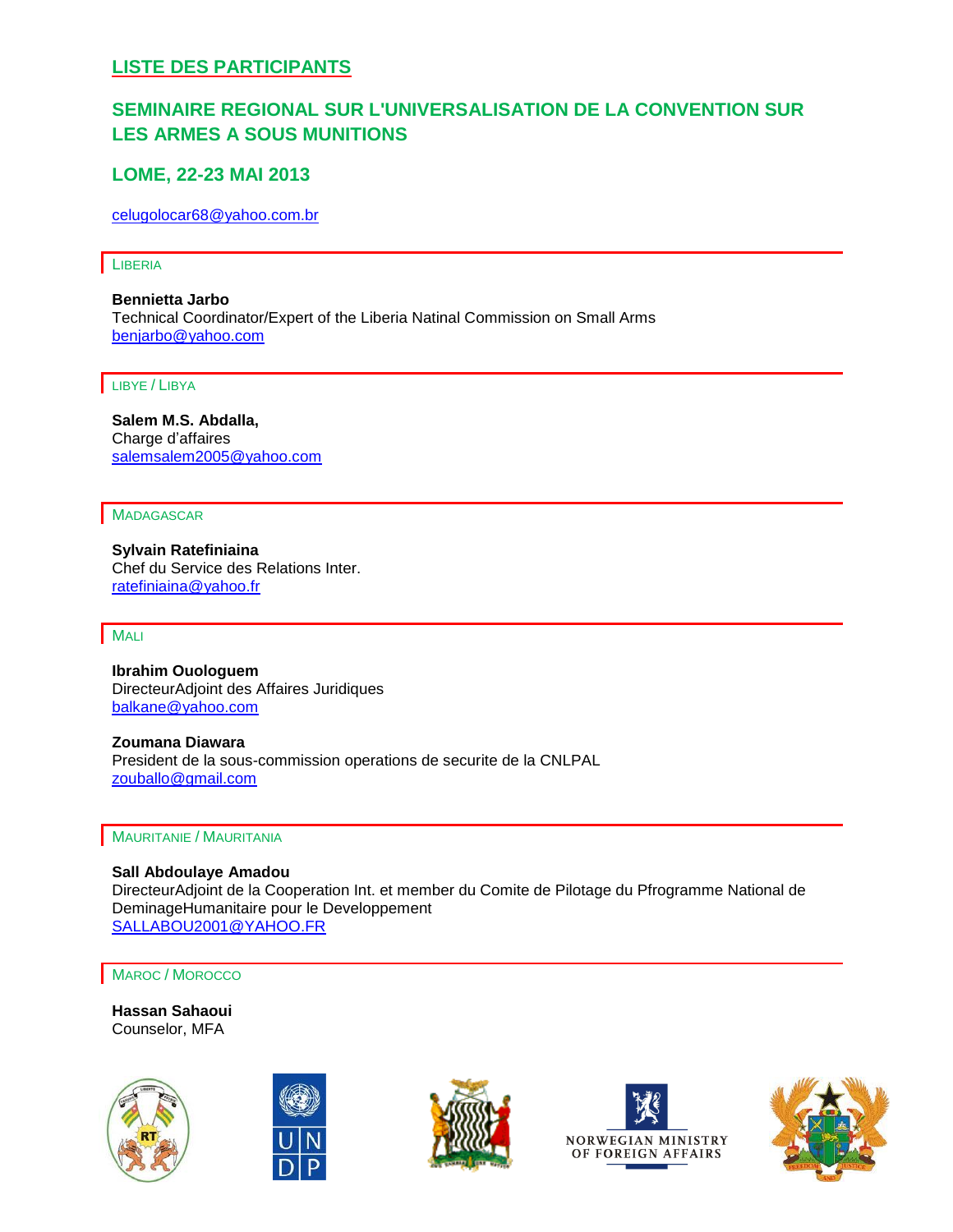# **SEMINAIRE REGIONAL SUR L'UNIVERSALISATION DE LA CONVENTION SUR LES ARMES A SOUS MUNITIONS**

## **LOME, 22-23 MAI 2013**

[hassan.sahraoui@gmail.com](mailto:hassan.sahraoui@gmail.com)

**Abdelkader Zouaher** OfficierSuperieur de l'Etat - Major General des FAR [zouaher56@hotmail.com](mailto:zouaher56@hotmail.com)

MOZAMBIQUE

**Laurinda Banze** First Secretary [lauribanze@gmail.com](mailto:lauribanze@gmail.com)

NAMIBIE / NAMIBIA

**Selma Nghinamundova** First Secretary [snghinamundova@yahoo.com](mailto:snghinamundova@yahoo.com)

NIGER

**Issoufou Garba** Premier Secretaire [boulamine3@gmail.com](mailto:boulamine3@gmail.com)

OUGANDA / UGANDA

**Vivian Oyella** Senior Legal Officer [akaboviane@yahoo.com](mailto:akaboviane@yahoo.com)

REPUBLIC CENTRAFRICAINE / CENTRAL AFRICAN REPUBLIC

**Désiré Malibangar** Chargé de Mission DDR/RSS [dmalib@yahoo.fr](mailto:laurentwakana1@yahoo.fr)

REPUBLIQUEDEMOCRTIQUE DU CONGO / DEMOCRATIC REPUBLIC OF CONGO

**Pascal Lushiku Mbombo** Chef de Departement des Operations du Centre Congolais de LutreAntimines [lushikupascal@yahoo.fr](mailto:lushikupascal@yahoo.fr)

**SENEGAL** 









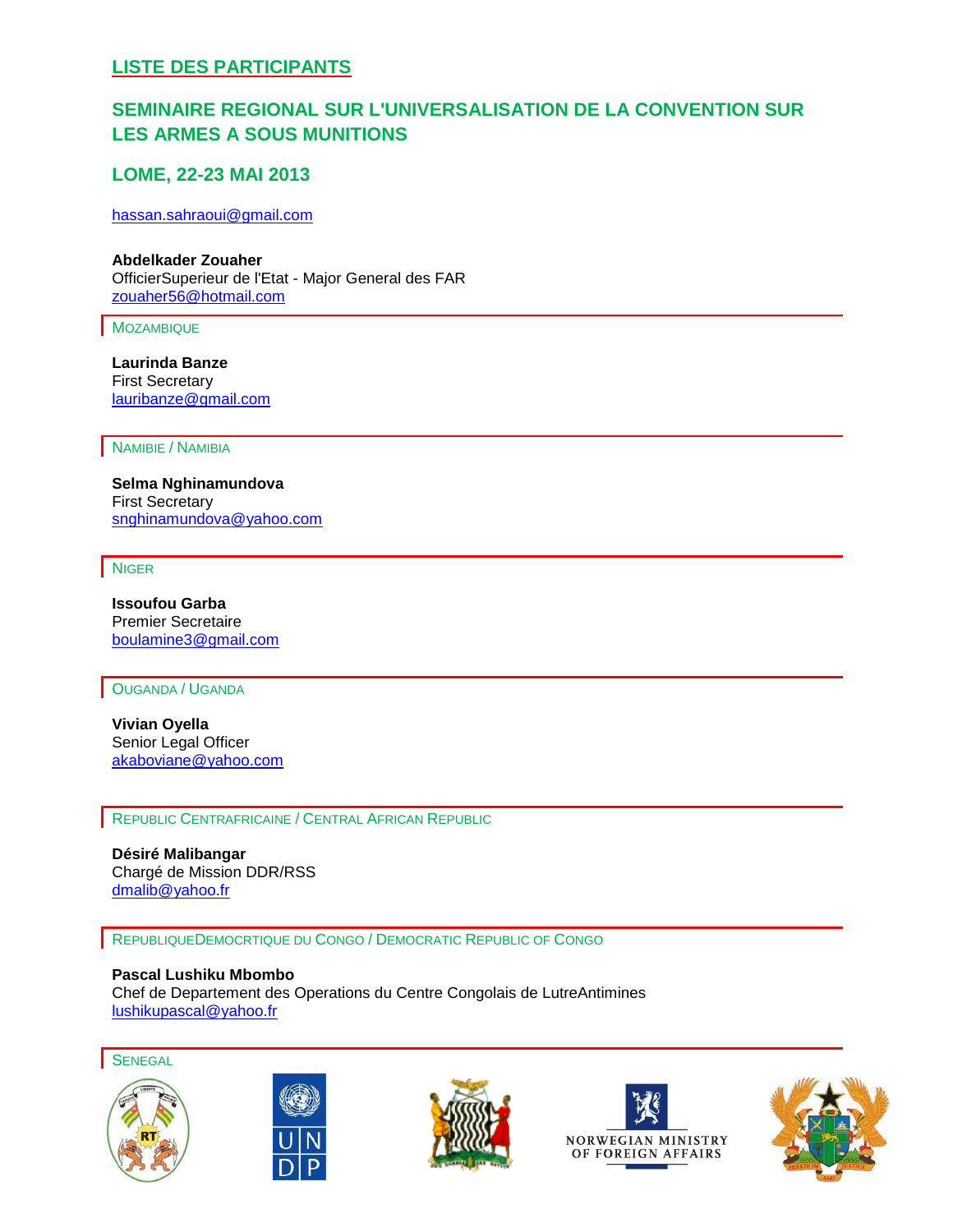# **SEMINAIRE REGIONAL SUR L'UNIVERSALISATION DE LA CONVENTION SUR LES ARMES A SOUS MUNITIONS**

## **LOME, 22-23 MAI 2013**

### **Abdoulaye Bathily**

Premier Conseiller kissima73@hotmail.com

### **SEYCHELLES**

**Joseph Francois** Director General of Protocol, Treaties and Consular Affairs [jfrancois@mfa.gov.sc](mailto:ratefiniaina@yahoo.fr)

SIERRA LEONE

**Modibo Lymon** Commissioner brig\_lymon@yahoo.com

SUD SOUDAN / SOUTH SUDAN

**MajokRiak** Head of the Bureau [rgokmajok@gmail.com](mailto:SALLABOU2001@YAHOO.FR)

#### **SWAZILAND**

**Alton Sandile Lukhele** First Secretary altonlukhele@yahoo.com

#### TANZANIE / TANZANIA

**Deusdedit B. Kaganda** Minister Counselor [deoboni@yahoo.com](mailto:tafarqui@yahoo.fr)

TCHAD / CHAD

**Mahamat Issa Zakaria** Ministere des Affaires Etrangeres [mahamatissazakaria@yahoo.fr](mailto:mahamatissazakaria@yahoo.fr)









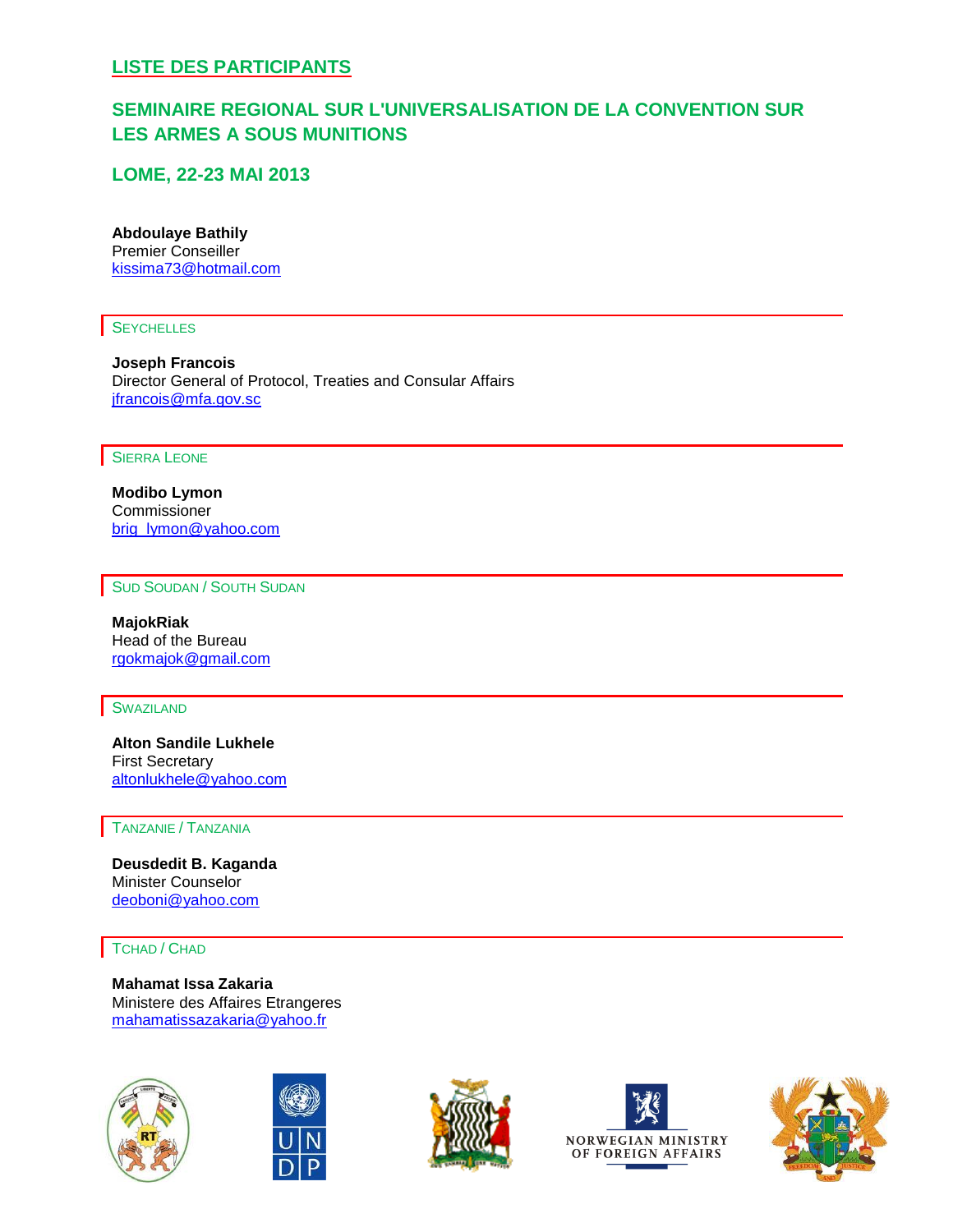# **SEMINAIRE REGIONAL SUR L'UNIVERSALISATION DE LA CONVENTION SUR LES ARMES A SOUS MUNITIONS**

## **LOME, 22-23 MAI 2013**

#### TOGO

**Komlan Narteh-Messan** Premier Secretaire b.narteh@mission-togo.ch

ZAMBIE / ZAMBIA

**H.E. Encyla Tina Chishiba Sinjela** Ambassador [samlungo@yahoo.com](mailto:kissima73@hotmail.com)

**Samson Lungo** First Secretary [samlungo@yahoo.com](mailto:samlungo@yahoo.com)

**Dyriss Simasiku** Assistant Director, Zambia Mine Action Centre dyrissk@gmail.com

**ZIMBABWE** 

**Chameso Mucheka Counsellor** [cmucheka@yahoo.com](mailto:jfrancois@mfa.gov.sc)

COALITION SUR LES ARMES A SOUS MUNITIONS / CLUSTER MUNITION COALITION

**Ayman Sorour** Executive Director [mahrf04@gmail.com](mailto:mahrf04@gmail.com)

**Robert Mtonga** ICBL-CMC Governance Board Member [bobmtonga@hotmail.com](mailto:bobmtonga@hotmail.com)

**BoubineToure** CMC Senegal [boubine@refer.sn](mailto:boubine@refer.sn)

**Francky Miantuala Coordinateur** francky tos@yahoo.fr









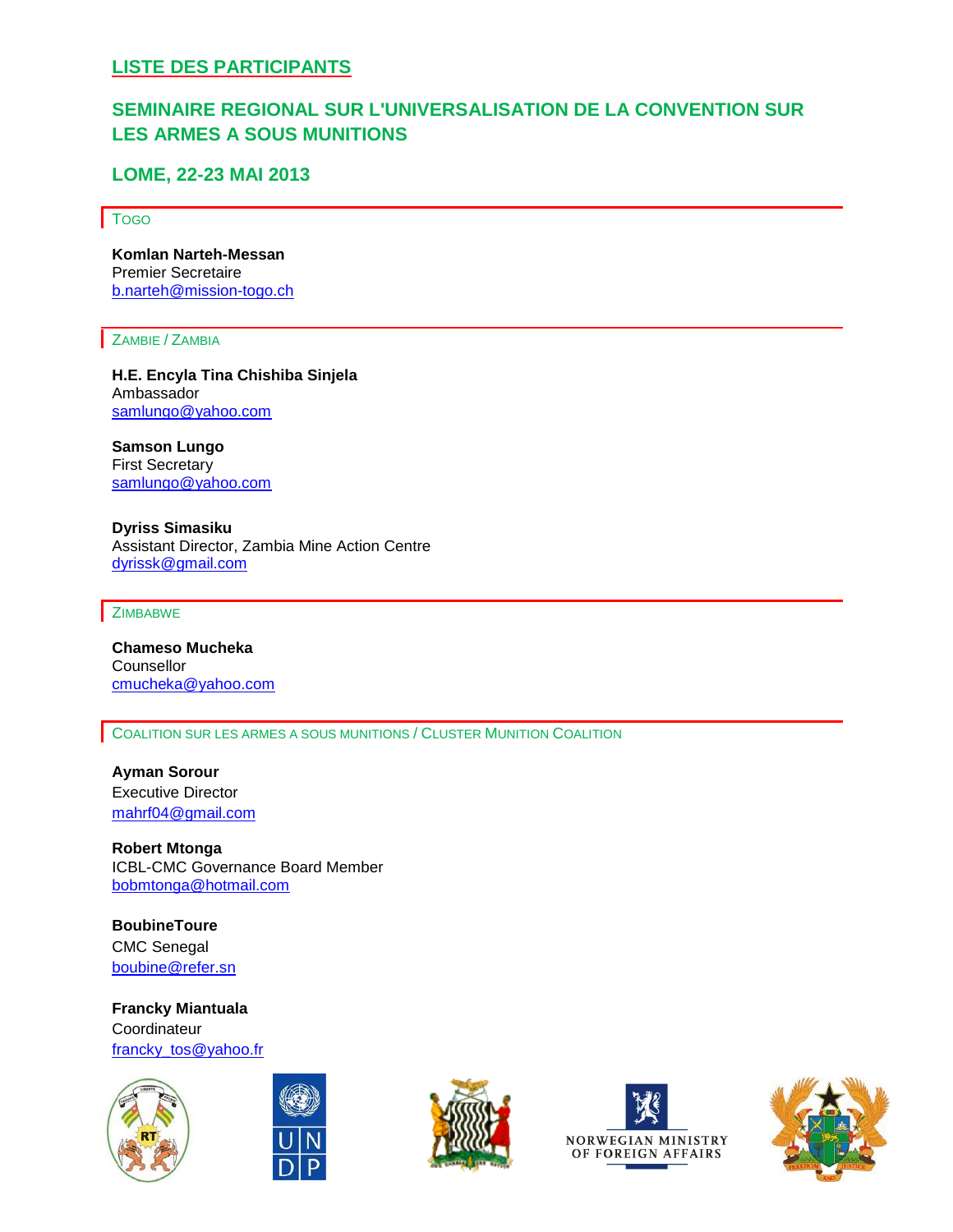# **SEMINAIRE REGIONAL SUR L'UNIVERSALISATION DE LA CONVENTION SUR LES ARMES A SOUS MUNITIONS**

**LOME, 22-23 MAI 2013**

**Margaret Arach Orech Director** [margaret@icblcmc.org](mailto:margaret@icblcmc.org)

**Mimidoo Achakpa** National Network Coordinator [mimidoo2003@hotmail.com](mailto:mimidoo2003@hotmail.com)

**Dahir Abdirahman Abduule** Director [somalia\\_socbal@yahoo.com](mailto:somalia_socbal@yahoo.com)

**Amy Little** CMC Campaign Manager [amy@icblcmc.org](mailto:amy@icblcmc.org)

**Sarah Blakemore** CMC Director [sarah@icblcmc.org](mailto:sarah@icblcmc.org)

**Katherine Harrison** Policy and Research Manager [kharrison@aoav.org.uk](mailto:kharrison@aoav.org.uk)

**Camille Gosselin** Chargé de Plaidoyer [cgosselin@handicap-international.org](mailto:cgosselin@handicap-international.org)

**Aynalem Zenebe CMC Ethiopie / Handicap International**

**Amadou Maiga** Journaliste [ammaiga@yahoo.fr](mailto:ammaiga@yahoo.fr)

**Aklavon Kokou**

**Sylvio Combey Combetey**

**Yawosim Azuma Kpela**